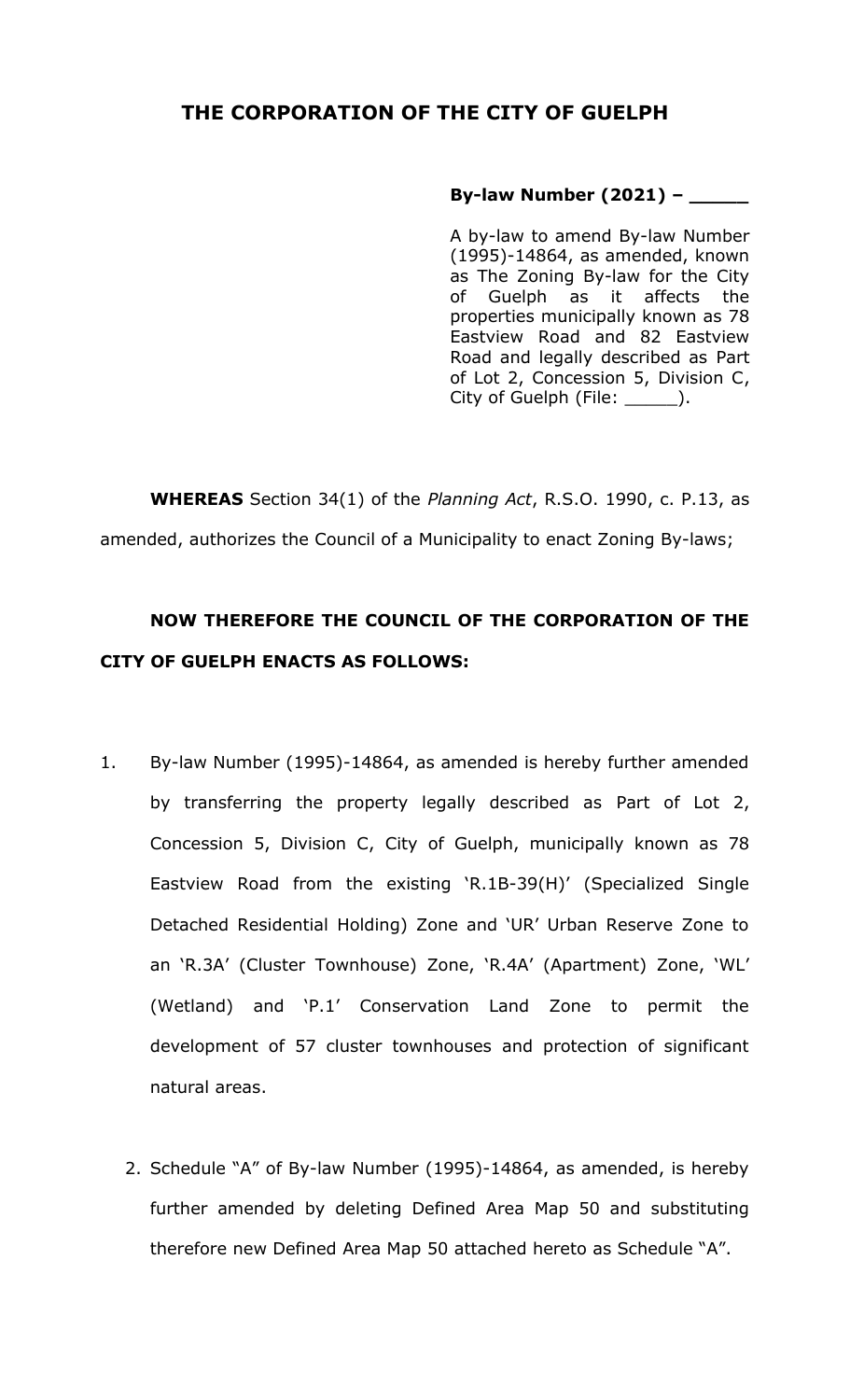

3. Where notice of this by-law is given in accordance with the *Planning Act*, and where no notice of objection has been filed within the time prescribed by the regulations, this by-law shall come into effect. Notwithstanding the above, where notice of objection has been filed within the time prescribed by the regulations, no part of this by-law shall come into effect until all of such appeals have been finally disposed of by the Local Planning Appeal Tribunal.

**PASSED this \_\_\_\_\_ day of \_\_\_\_\_\_\_\_\_, 2021.**

## **CAM GUTHRIE - MAYOR**

**DYLAN MCMAHON – DEPUTY CLERK**

\_\_\_\_\_\_\_\_\_\_\_\_\_\_\_\_\_\_\_\_\_\_\_\_\_\_\_\_\_\_\_\_\_

\_\_\_\_\_\_\_\_\_\_\_\_\_\_\_\_\_\_\_\_\_\_\_\_\_\_\_\_\_\_\_\_\_